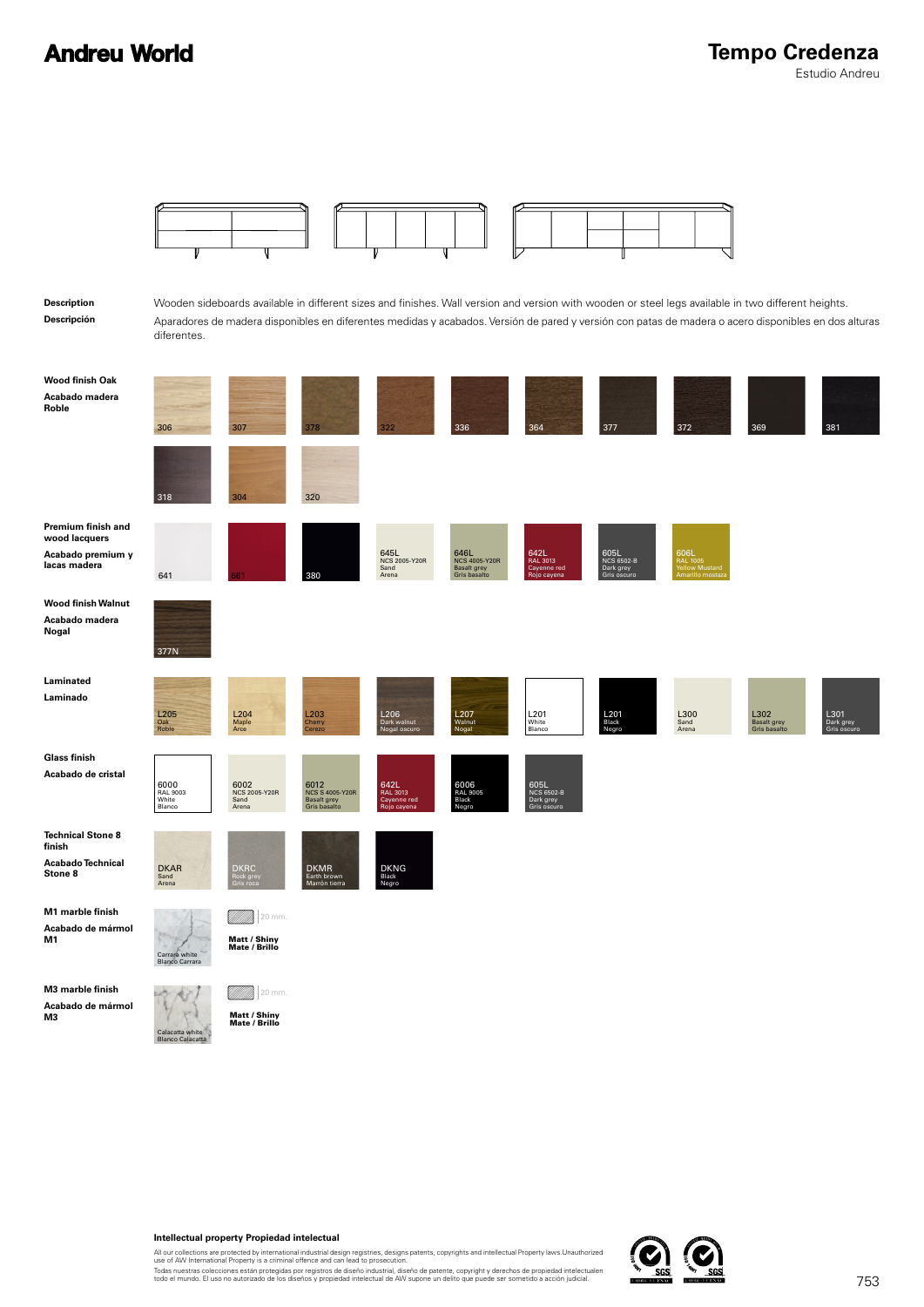

| <b>Exterior material</b><br><b>Material exterior</b><br>\$<br>S600<br>328<br>回 <sub>Ft</sub><br>S600<br>463<br>Дҥ<br>S600<br>661<br>∰н<br>Walnut<br>Nogal<br>4 boxes / bultos HFt | Lacquered<br>Lacado<br>Ref.<br>\$<br>AP04000<br>4,506<br>273<br>38,5<br>5,248<br>AP04006<br>324<br>47<br>AP04012<br>6,319<br>376<br>56,5<br>4,602<br>AP04018<br>273 | Low Iron Glass<br>Cristal óptico<br>Ref.<br>\$<br>AP04001<br>5,627<br>277<br>38,5<br>6,574<br>AP04007<br>328<br>47<br>AP04013<br>7,819<br>381<br>56,5 | <b>Top Technical</b><br>Stone 8<br>Ref.<br>\$<br>AP04002<br>6,244<br>286<br>38,5<br>AP04008<br>7,340<br>337<br>47<br>8,659<br>AP04014<br>390<br>56,5 | ***Marble M1<br>Mármol M1<br>Ref.<br>\$<br>AP04003<br>5,946<br>360<br>38,5<br>7,076<br>AP04009<br>411<br>47<br>8,351<br>AP04015 | ***Marble M3<br>Mármol M3<br>\$<br>Ref.<br>AP04005<br>8,557<br>360<br>38'5<br>10,338<br>AP04011<br>411<br>47<br>AP04017 12,263 AP04732 | Oak<br>Roble<br>\$<br>Ref.<br>AP04730<br>4,603<br>273<br>38'5<br>AP04731<br>5,379<br>324<br>47                                                 |
|-----------------------------------------------------------------------------------------------------------------------------------------------------------------------------------|---------------------------------------------------------------------------------------------------------------------------------------------------------------------|-------------------------------------------------------------------------------------------------------------------------------------------------------|------------------------------------------------------------------------------------------------------------------------------------------------------|---------------------------------------------------------------------------------------------------------------------------------|----------------------------------------------------------------------------------------------------------------------------------------|------------------------------------------------------------------------------------------------------------------------------------------------|
|                                                                                                                                                                                   |                                                                                                                                                                     |                                                                                                                                                       |                                                                                                                                                      |                                                                                                                                 |                                                                                                                                        |                                                                                                                                                |
|                                                                                                                                                                                   |                                                                                                                                                                     |                                                                                                                                                       |                                                                                                                                                      |                                                                                                                                 |                                                                                                                                        |                                                                                                                                                |
|                                                                                                                                                                                   |                                                                                                                                                                     |                                                                                                                                                       |                                                                                                                                                      |                                                                                                                                 |                                                                                                                                        |                                                                                                                                                |
|                                                                                                                                                                                   |                                                                                                                                                                     |                                                                                                                                                       |                                                                                                                                                      |                                                                                                                                 |                                                                                                                                        |                                                                                                                                                |
|                                                                                                                                                                                   |                                                                                                                                                                     |                                                                                                                                                       |                                                                                                                                                      |                                                                                                                                 |                                                                                                                                        |                                                                                                                                                |
|                                                                                                                                                                                   |                                                                                                                                                                     |                                                                                                                                                       |                                                                                                                                                      |                                                                                                                                 |                                                                                                                                        |                                                                                                                                                |
|                                                                                                                                                                                   |                                                                                                                                                                     |                                                                                                                                                       |                                                                                                                                                      |                                                                                                                                 |                                                                                                                                        |                                                                                                                                                |
|                                                                                                                                                                                   |                                                                                                                                                                     |                                                                                                                                                       |                                                                                                                                                      |                                                                                                                                 |                                                                                                                                        |                                                                                                                                                |
|                                                                                                                                                                                   |                                                                                                                                                                     |                                                                                                                                                       |                                                                                                                                                      |                                                                                                                                 |                                                                                                                                        |                                                                                                                                                |
|                                                                                                                                                                                   |                                                                                                                                                                     |                                                                                                                                                       |                                                                                                                                                      |                                                                                                                                 |                                                                                                                                        | 6,469                                                                                                                                          |
|                                                                                                                                                                                   |                                                                                                                                                                     |                                                                                                                                                       |                                                                                                                                                      | 464<br>56,5                                                                                                                     | 464<br>56'5                                                                                                                            | 376<br>56'5                                                                                                                                    |
|                                                                                                                                                                                   |                                                                                                                                                                     | AP04019<br>5,723                                                                                                                                      | AP04020<br>6,342                                                                                                                                     | AP04021<br>6,040                                                                                                                | AP04023<br>8,651                                                                                                                       | AP04733<br>4,701                                                                                                                               |
|                                                                                                                                                                                   |                                                                                                                                                                     | 277                                                                                                                                                   | 286                                                                                                                                                  | 360                                                                                                                             | 360                                                                                                                                    | 273                                                                                                                                            |
|                                                                                                                                                                                   | 38,5                                                                                                                                                                | 38,5                                                                                                                                                  | 38,5                                                                                                                                                 | 38,5                                                                                                                            | 38'5                                                                                                                                   | 38'5                                                                                                                                           |
| Walnut<br>100.75x20.25x22.5<br>Nogal<br>A Ibs                                                                                                                                     |                                                                                                                                                                     | 5,353<br>AP04025<br>6,678                                                                                                                             | AP04026<br>7,446                                                                                                                                     | AP04027<br>7,180                                                                                                                | AP04029                                                                                                                                | 10,442 AP04734<br>5,482                                                                                                                        |
|                                                                                                                                                                                   | 324                                                                                                                                                                 | 328                                                                                                                                                   | 337                                                                                                                                                  | 411                                                                                                                             | 411                                                                                                                                    | 324                                                                                                                                            |
| Д⊓гt                                                                                                                                                                              | 47                                                                                                                                                                  | 47                                                                                                                                                    | 47                                                                                                                                                   | 47                                                                                                                              | 47                                                                                                                                     | 47                                                                                                                                             |
| Walnut<br>Nogal                                                                                                                                                                   | 6,434<br>AP04030                                                                                                                                                    | AP04031<br>7,934                                                                                                                                      | AP04032<br>8,776                                                                                                                                     | AP04033<br>8,463                                                                                                                | AP04035 12,382 AP04735                                                                                                                 | 6,585                                                                                                                                          |
|                                                                                                                                                                                   | 376                                                                                                                                                                 | 381                                                                                                                                                   | 390                                                                                                                                                  | 464                                                                                                                             | 464                                                                                                                                    | 376                                                                                                                                            |
|                                                                                                                                                                                   |                                                                                                                                                                     |                                                                                                                                                       |                                                                                                                                                      |                                                                                                                                 |                                                                                                                                        | 56'5                                                                                                                                           |
| Lacado                                                                                                                                                                            |                                                                                                                                                                     | AP04037                                                                                                                                               | AP04038<br>5,891                                                                                                                                     | AP04039<br>5,592                                                                                                                | 8,203                                                                                                                                  | AP04736 4.241                                                                                                                                  |
|                                                                                                                                                                                   | 38,5                                                                                                                                                                | 38,5                                                                                                                                                  | 38,5                                                                                                                                                 | 38,5                                                                                                                            | 38'5                                                                                                                                   | 273<br>38'5                                                                                                                                    |
| Lacquered                                                                                                                                                                         |                                                                                                                                                                     |                                                                                                                                                       |                                                                                                                                                      |                                                                                                                                 |                                                                                                                                        |                                                                                                                                                |
|                                                                                                                                                                                   | 324                                                                                                                                                                 | 328                                                                                                                                                   | 337                                                                                                                                                  | 411                                                                                                                             | 411                                                                                                                                    | 324                                                                                                                                            |
| $4$ boxes / bultos $\overline{\Box}$ Ft                                                                                                                                           | 47                                                                                                                                                                  | 47                                                                                                                                                    | 47                                                                                                                                                   | 47                                                                                                                              | 47                                                                                                                                     | 47                                                                                                                                             |
| Lacquered<br>Lacado                                                                                                                                                               |                                                                                                                                                                     |                                                                                                                                                       |                                                                                                                                                      |                                                                                                                                 |                                                                                                                                        |                                                                                                                                                |
|                                                                                                                                                                                   |                                                                                                                                                                     |                                                                                                                                                       |                                                                                                                                                      |                                                                                                                                 |                                                                                                                                        | 376<br>56'5                                                                                                                                    |
|                                                                                                                                                                                   | $\frac{5 \text{ boxes}}{1}$ bultos $\Box$ Ft<br>Lacquered<br>回 <sub>Ft</sub><br>Lacado<br>5 boxes / bultos $\mathbb H$ Ft                                           | 56,5<br>273<br>376<br>56,5                                                                                                                            | 56,5<br>AP04036 4,157<br>5,276<br>277<br>AP04042 4,857<br>AP04048 5,888<br>AP04049 7,382<br>381<br>56,5                                              | 56,5<br>286<br>390<br>56,5                                                                                                      | 56,5<br>360<br>AP04050 8,227 AP04051 7,917<br>464<br>56,5                                                                              | 56'5<br>AP04041<br>360<br>AP04043 6,178 AP04044 6,948 AP04045 6,680 AP04047 9,942 AP04737 4,974<br>AP04053 11,831 AP04738 6,025<br>464<br>56'5 |

\*\*\*Marble shiny upcharge Incremento por mármol brillo 64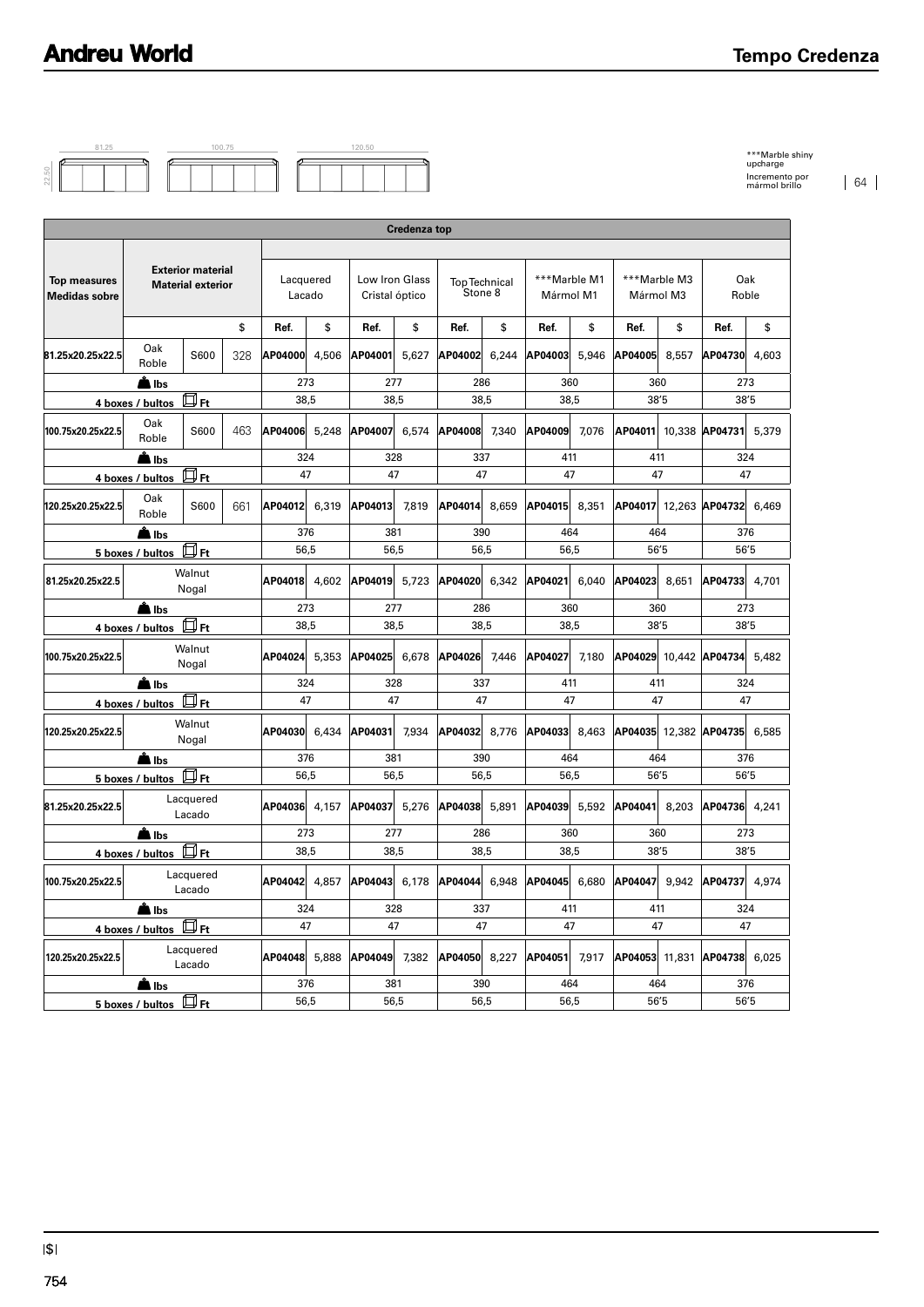

| <b>Credenza top</b>                         |                                                          |                                                      |      |                     |              |                                  |       |                                 |       |                           |       |                           |        |                              |       |
|---------------------------------------------|----------------------------------------------------------|------------------------------------------------------|------|---------------------|--------------|----------------------------------|-------|---------------------------------|-------|---------------------------|-------|---------------------------|--------|------------------------------|-------|
|                                             |                                                          |                                                      |      |                     |              |                                  |       |                                 |       |                           |       |                           |        |                              |       |
| <b>Top measures</b><br><b>Medidas sobre</b> |                                                          | <b>Exterior material</b><br><b>Material exterior</b> |      | Lacquered<br>Lacado |              | Low Iron Glass<br>Cristal óptico |       | <b>Top Technical</b><br>Stone 8 |       | ***Marble M1<br>Mármol M1 |       | ***Marble M3<br>Mármol M3 |        | Oak<br>Roble                 |       |
|                                             |                                                          |                                                      | \$   | Ref.                | \$           | Ref.                             | \$    | Ref.                            | \$    | Ref.                      | \$    | Ref.                      | \$     | Ref.                         | \$    |
| 81.25x20.25x22.5                            | Oak<br>Roble                                             | S600                                                 | 328  | AP04072             | 7.021        | AP04073                          | 8,140 | AP04074                         | 8.755 | AP04075                   | 8.457 | AP04077                   | 11,065 | AP04739                      | 4.537 |
|                                             | A Ibs                                                    |                                                      |      | 277                 |              | 282                              |       | 291                             |       | 365                       |       | 365                       |        | 277                          |       |
|                                             | 4 boxes / bultos                                         | 口 <sub>Ft</sub>                                      |      | 38.5                |              | 38.5                             |       | 38.5                            |       | 38.5                      |       | 38'5                      |        | 38'5                         |       |
| 100.75x20.25x22.5                           | Oak<br>Roble                                             | S600                                                 | 463  | AP04078 6,513       |              | AP04079                          | 7.840 | AP04080                         | 8,605 | AP04081                   | 8,336 | AP04083 11,603            |        | AP04740 5,209                |       |
|                                             | A Ibs                                                    |                                                      |      | 299                 |              | 304                              |       | 313                             |       | 387                       |       | 387                       |        | 299                          |       |
|                                             | 4 boxes / bultos                                         | 口 Ft                                                 |      | 47                  |              | 47                               |       | 47                              |       | 47                        |       | 47                        |        | 47                           |       |
| 120.25x20.25x22.5                           | Oak<br>Roble                                             | S600                                                 | 661  | AP04084             | 7,580        | AP04085                          | 9.074 | AP04086                         | 9,918 | AP04087                   | 9,607 | AP04089 13,522            |        | AP04741                      | 6.458 |
|                                             | A Ibs                                                    |                                                      |      | 381                 |              | 386                              |       | 395                             |       | 469                       |       | 469                       |        | 381                          |       |
|                                             | 5 boxes / bultos                                         | $\Box$ Ft                                            |      |                     | 56,5<br>56,5 |                                  | 56,5  |                                 | 56,5  |                           | 56'5  |                           | 56'5   |                              |       |
| 81.25x20.25x22.5                            | Walnut<br>Nogal                                          |                                                      |      | AP04090             | 7.113        | AP04091                          | 8.232 | AP04092                         | 8.855 | AP04093                   | 8.553 |                           |        | AP04095 11.163 AP04742       | 7.258 |
|                                             | <b>A</b> lbs                                             |                                                      |      | 277                 |              | 282                              |       | 291                             |       | 365                       |       | 365                       |        | 277                          |       |
| $\Box$ Ft<br>4 boxes / bultos               |                                                          |                                                      | 38,5 |                     | 38,5         |                                  | 38,5  |                                 | 38,5  |                           | 38'5  |                           | 38'5   |                              |       |
| 100.75x20.25x22.5                           |                                                          | Walnut<br>Nogal                                      |      | AP04096             | 6,596        | AP04097                          | 7,919 | AP04098                         | 8,688 | AP04099                   | 8,421 | AP04101                   | 11,682 | AP04743                      | 6,748 |
|                                             | <b>A</b> llbs                                            |                                                      |      | 299                 |              | 304                              |       | 313                             |       | 387                       |       | 387                       |        | 299                          |       |
|                                             | $\overline{4}$ boxes / bultos $\overline{\mathbb{D}}$ Ft |                                                      |      | 47                  |              | 47                               |       | 47                              |       | 47                        |       | 47                        |        | 47                           |       |
| 120.25x20.25x22.5                           |                                                          | Walnut<br>Nogal                                      |      | AP04102             | 7,695        | AP04103                          | 9,188 | AP04104 10,032 AP04105 9,721    |       |                           |       |                           |        | AP04107 13,637 AP04744 7,866 |       |
|                                             | A Ibs                                                    |                                                      |      | 381                 |              | 386                              |       | 395                             |       | 469                       |       | 469                       |        | 381                          |       |
|                                             | $\frac{5 \text{ boxes}}{1 \text{ bytes}}$                |                                                      |      | 56,5                |              | 56,5                             |       | 56,5                            |       | 56,5                      |       | 56'5                      |        | 56'5                         |       |
| 81.25x20.25x22.5                            |                                                          | Lacquered<br>Lacado                                  |      | AP04108             | 6.698        | AP04109                          | 7.821 | AP04110                         | 8,438 | AP04111                   | 8,140 | AP04113 10.748            |        | AP04745                      | 6.838 |
|                                             | Albs                                                     |                                                      |      | 277                 |              | 282                              |       | 291                             |       | 365                       |       | 365                       |        | 277                          |       |
|                                             | 4 boxes / bultos Ft                                      |                                                      |      | 38,5                |              | 38,5                             |       | 38,5                            |       | 38.5                      |       | 38'5                      |        | 38'5                         |       |
| 100.75x20.25x22.5                           |                                                          | Lacquered<br>Lacado                                  |      | AP04114             | 6.104        | AP04115                          | 7.429 | AP04116                         | 8.197 | AP04117                   | 7.927 | AP04119 11.188            |        | AP04746                      | 6.252 |
|                                             | <b>A</b> lbs                                             |                                                      |      | 299                 |              | 304                              |       | 313                             |       | 387                       |       | 387                       |        | 299                          |       |
|                                             | 4 boxes / bultos                                         | 口 <sub>Ft</sub>                                      |      | 47                  |              | 47                               |       | 47                              |       | 47                        |       | 47                        |        | 47                           |       |
| 120.25x20.25x22.5                           |                                                          | Lacquered<br>Lacado                                  |      | AP04120             | 7,011        | AP04121 8.509                    |       | AP04122                         | 9,346 | AP04123                   | 9,038 | AP04125 12,955            |        | AP04747                      | 7.168 |
|                                             | ll Ibs                                                   |                                                      |      | 381                 |              | 386                              |       | 395                             |       | 469                       |       | 469                       |        | 381                          |       |
|                                             | $\overline{5}$ boxes / bultos $\overline{\mathbb{D}}$ Ft |                                                      |      |                     | 56,5         |                                  | 56,5  | 56,5                            |       | 56,5                      |       | 56'5                      |        | 56'5                         |       |

\*\*\*Marble shiny upcharge Incremento por mármol brillo 64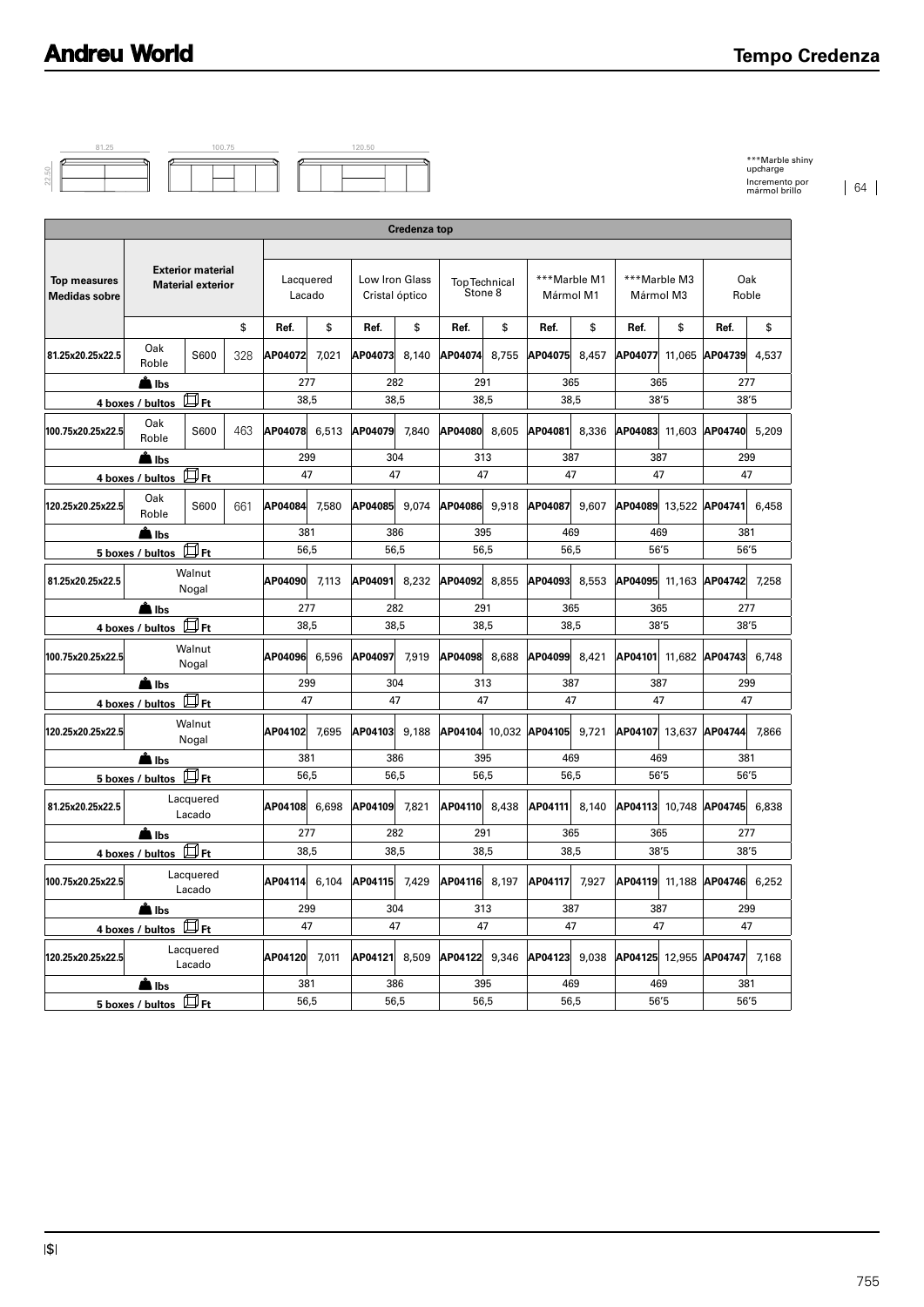#### **Tempo Credenza**

| 81.25 |  | 100.75 |  |  |  |
|-------|--|--------|--|--|--|
|       |  |        |  |  |  |
|       |  |        |  |  |  |

|  | 120.50 |  |  |  |  |  |  |  |  |  |  |
|--|--------|--|--|--|--|--|--|--|--|--|--|
|  |        |  |  |  |  |  |  |  |  |  |  |
|  |        |  |  |  |  |  |  |  |  |  |  |

\*\*\*Marble shiny upcharge Incremento por mármol brillo 64

81.25/100.75 inch Steel legs upcharge. 366

120.50 inch Steel legs upcharge.

552

|                                             |                                                            |                                                      |     |                     |              |                                  |                     |                                                                                                |           | Incremento por<br>mármol brillo |           | 64                           |                           |                              | Steel legs   |
|---------------------------------------------|------------------------------------------------------------|------------------------------------------------------|-----|---------------------|--------------|----------------------------------|---------------------|------------------------------------------------------------------------------------------------|-----------|---------------------------------|-----------|------------------------------|---------------------------|------------------------------|--------------|
|                                             |                                                            |                                                      |     |                     |              |                                  |                     |                                                                                                |           |                                 |           |                              |                           |                              |              |
|                                             |                                                            |                                                      |     |                     |              |                                  | <b>Credenza top</b> |                                                                                                |           |                                 |           |                              |                           |                              |              |
| <b>Top measures</b><br><b>Medidas sobre</b> |                                                            | <b>Exterior material</b><br><b>Material exterior</b> |     | Lacquered<br>Lacado |              | Low Iron Glass<br>Cristal óptico |                     | <b>Top Technical</b><br>Stone 8                                                                |           | ***Marble M1<br>Mármol M1       |           |                              | ***Marble M3<br>Mármol M3 |                              | Oak<br>Roble |
|                                             |                                                            |                                                      | \$  | Ref.                | \$           | Ref.                             | \$                  | Ref.                                                                                           | \$        | Ref.                            | \$        | Ref.                         | \$                        | Ref.                         | \$           |
| 81.25x20.25x28.25                           | Oak<br>Roble                                               | S600                                                 | 333 | AP04432             | 4,355        | AP04433                          | 5,474               | AP04434                                                                                        | 6,094     | AP04435                         | 5,792     | AP04437                      | 8,403                     | AP04748                      | 4,442        |
|                                             | <b>A</b> lbs                                               | 回 <sub>Ft</sub>                                      |     | 277<br>39           |              | 282<br>39                        |                     | 291<br>39                                                                                      |           | 365<br>39                       |           |                              | 365<br>39                 |                              | 277<br>39    |
| 100.75x20.25x28.25                          | 4 boxes / bultos<br>Oak                                    | S600                                                 | 468 | AP04438             | 5,094        | AP04439                          | 6,419               | AP04440                                                                                        | 7,186     | AP04441                         | 6,921     | AP04443                      |                           | 10,182 AP04749               | 5,217        |
|                                             | Roble<br>A Ibs                                             |                                                      |     | 328                 |              | 333                              |                     | 342                                                                                            |           | 416                             |           |                              | 416                       |                              | 328          |
|                                             | 4 boxes / bultos                                           | 口Ft                                                  |     |                     | 47,5         | 47,5                             |                     | 47,5                                                                                           |           | 47,5                            |           |                              | 47'5                      |                              | 47'5         |
| 120.25x20.25x28.25                          | Oak<br>Roble                                               | S600                                                 | 669 | AP04444             | 6,286        | AP04445                          | 7,784               | AP04446                                                                                        | 8,625     | AP04447                         | 8,313     |                              |                           | AP04449 12.233 AP04750 6.434 |              |
|                                             | <b>A</b> lbs                                               |                                                      |     | 393                 |              | 398                              |                     | 407                                                                                            |           | 481                             |           |                              | 481                       |                              | 393          |
|                                             | 5 boxes / bultos                                           | $\Box$ Ft                                            |     |                     | 57,25        | 57,25                            |                     | 57,25                                                                                          |           | 57,25                           |           |                              | 57'25                     |                              | 57'25        |
| 81.25x20.25x28.25                           |                                                            | Walnut<br>Nogal                                      |     | AP04450             | 4,461        | AP04451                          | 5,580               | AP04452                                                                                        | 6,202     | AP04453                         | 5.902     | AP04455                      | 8,511                     | AP04751                      | 4,554        |
|                                             | Albs<br>4 boxes / bultos                                   | 回ғt                                                  |     |                     | 277<br>39    |                                  | 282<br>39           |                                                                                                | 291<br>39 |                                 | 365<br>39 |                              | 365<br>39                 |                              | 277<br>39    |
| 100.75x20.25x28.25                          |                                                            | Walnut<br>Nogal                                      |     | AP04456 5,215       |              | AP04457                          | 6,538               | AP04458                                                                                        | 7,304     | AP04459                         | 7,036     | AP04461                      |                           | 10,299 AP04752 5,338         |              |
|                                             | <b>A</b> Ibs                                               |                                                      |     | 328                 |              | 333                              |                     | 342                                                                                            |           | 416                             |           |                              | 416                       |                              | 328          |
|                                             | 4 boxes / bultos $\Box$ Ft                                 |                                                      |     |                     | 47,5         | 47,5                             |                     | 47,5                                                                                           |           | 47,5                            |           |                              | 47'5                      |                              | 47'5         |
| 120.25x20.25x28.25                          |                                                            | Walnut<br>Nogal                                      |     | AP04462 6,415       |              | AP04463                          | 7,911               | AP04464                                                                                        | 8,753     | AP04465                         | 8,442     |                              |                           | AP04467 12,357 AP04753 6,565 |              |
|                                             | A Ibs<br>5 boxes / bultos [J Ft                            |                                                      |     | 393<br>57,25        |              | 398<br>57,25                     |                     | 407<br>57,25                                                                                   |           | 481                             | 57,25     |                              | 481<br>57'25              |                              | 393<br>57'25 |
| 81.25x20.25x28.25                           |                                                            | Lacquered                                            |     | AP04468 3,959       |              | AP04469                          | 5,078               | AP04470                                                                                        | 5,694     | AP04471                         | 5,394     | AP04473                      | 8,006                     | AP04754 4,038                |              |
|                                             | libs                                                       | Lacado                                               |     | 277                 |              | 282                              |                     | 291                                                                                            |           | 365                             |           |                              | 365                       |                              | 277          |
|                                             | $\frac{4 \text{ boxes}}{1 \text{ bytes}}$ bultos $\Box$ Ft |                                                      |     | 39                  |              | 39                               |                     | 39                                                                                             |           | 39                              |           |                              | 39                        |                              | 39           |
| 100.75x20.25x28.25                          |                                                            | Lacquered<br>Lacado                                  |     |                     |              |                                  |                     | AP04474  4,659  AP04475  5,986  AP04476  6,751  AP04477  6,484  AP04479  9,744  AP04755  4,773 |           |                                 |           |                              |                           |                              |              |
|                                             | A Ibs                                                      |                                                      |     |                     | 328          | 333                              |                     | 342                                                                                            |           | 416                             |           |                              | 416                       |                              | 328          |
|                                             | $4$ boxes / bultos $\overline{\Box}$ Ft                    |                                                      |     |                     | 47,5         | 47,5                             |                     | 47,5                                                                                           |           |                                 | 47,5      |                              | 47'5                      |                              | 47'5         |
| 120.25x20.25x28.25                          |                                                            | Lacquered<br>Lacado                                  |     | AP04480 5,811       |              | AP04481 7,308                    |                     | AP04482 8,151 AP04483 7,842                                                                    |           |                                 |           | AP04485 11,753 AP04756 5,951 |                           |                              |              |
|                                             | <b>A</b> lbs                                               |                                                      |     |                     | 393<br>57,25 | 398<br>57,25                     |                     | 407<br>57,25                                                                                   |           | 481                             | 57,25     |                              | 481<br>57'25              |                              | 393<br>57'25 |
|                                             | $\frac{5 \text{ boxes}}{1 \text{ bytes}}$                  |                                                      |     |                     |              |                                  |                     |                                                                                                |           |                                 |           |                              |                           |                              |              |
|                                             |                                                            |                                                      |     |                     |              |                                  |                     |                                                                                                |           |                                 |           |                              |                           |                              |              |
|                                             |                                                            |                                                      |     |                     |              |                                  |                     |                                                                                                |           |                                 |           |                              |                           |                              |              |
|                                             |                                                            |                                                      |     |                     |              |                                  |                     |                                                                                                |           |                                 |           |                              |                           |                              |              |
|                                             |                                                            |                                                      |     |                     |              |                                  |                     |                                                                                                |           |                                 |           |                              |                           |                              |              |
|                                             |                                                            |                                                      |     |                     |              |                                  |                     |                                                                                                |           |                                 |           |                              |                           |                              |              |
|                                             |                                                            |                                                      |     |                     |              |                                  |                     |                                                                                                |           |                                 |           |                              |                           |                              |              |
|                                             |                                                            |                                                      |     |                     |              |                                  |                     |                                                                                                |           |                                 |           |                              |                           |                              |              |
| $ \mathbf{\$} $                             |                                                            |                                                      |     |                     |              |                                  |                     |                                                                                                |           |                                 |           |                              |                           |                              |              |
| 756                                         |                                                            |                                                      |     |                     |              |                                  |                     |                                                                                                |           |                                 |           |                              |                           |                              |              |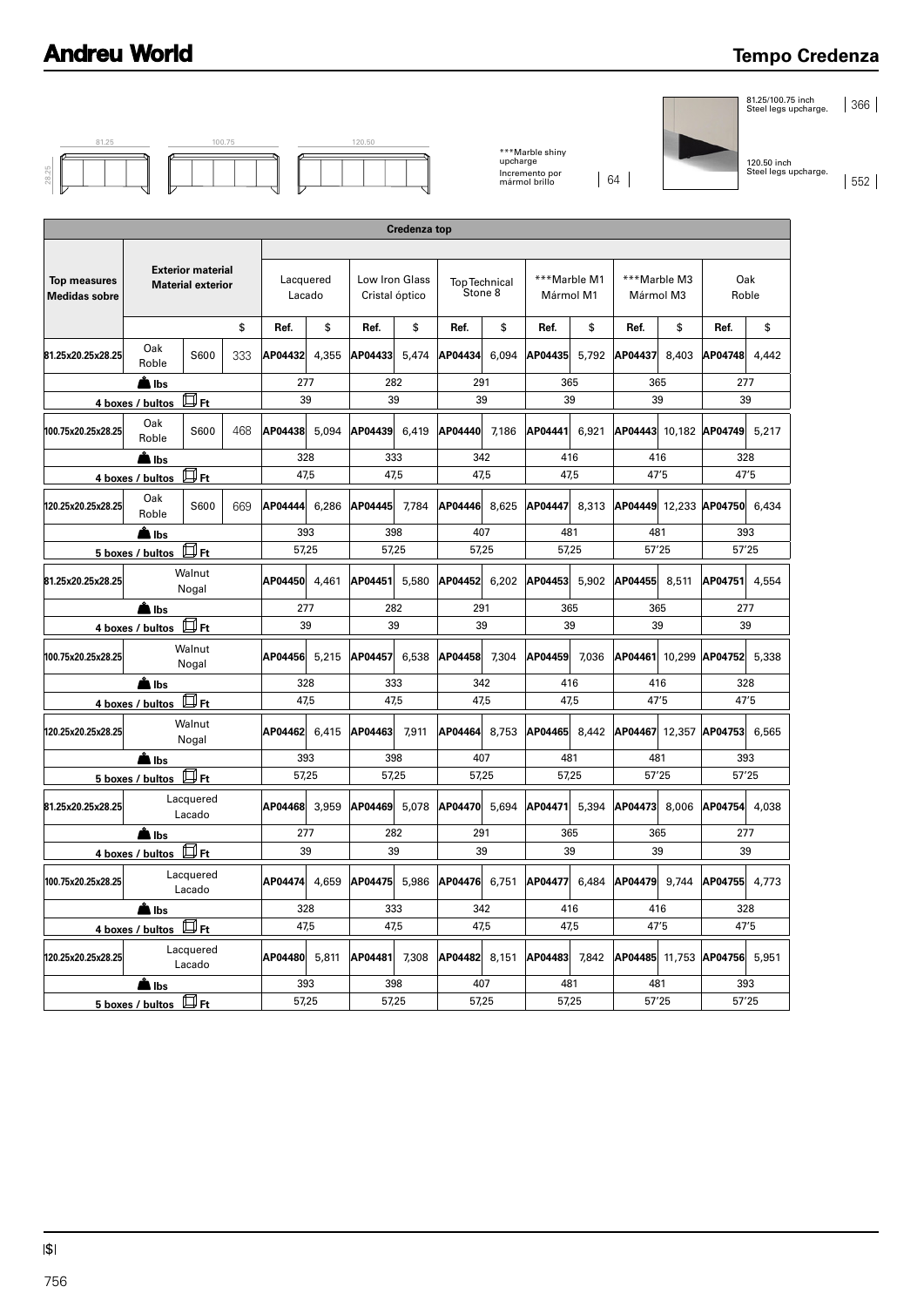#### **Tempo Credenza**

81.25/100.75 inch Steel legs upcharge. 366

|       | 81.25 |  |
|-------|-------|--|
| 28.25 |       |  |

| 81.25 | 100.75 | 120.50 |
|-------|--------|--------|
|       |        |        |

\*\*\*Marble shiny upcharge Incremento por mármol brillo 64

120.50 inch Steel legs upcharge. 552

|                                                    | <b>Credenza top</b>   |                                                      |     |                     |       |                                  |       |                                 |       |                           |       |                |              |                              |       |
|----------------------------------------------------|-----------------------|------------------------------------------------------|-----|---------------------|-------|----------------------------------|-------|---------------------------------|-------|---------------------------|-------|----------------|--------------|------------------------------|-------|
|                                                    |                       |                                                      |     |                     |       |                                  |       |                                 |       |                           |       |                |              |                              |       |
| <b>Top measures</b><br><b>Medidas sobre</b>        |                       | <b>Exterior material</b><br><b>Material exterior</b> |     | Lacquered<br>Lacado |       | Low Iron Glass<br>Cristal óptico |       | <b>Top Technical</b><br>Stone 8 |       | ***Marble M1<br>Mármol M1 |       | Mármol M3      | ***Marble M3 | Oak<br>Roble                 |       |
|                                                    |                       |                                                      | \$  | Ref.                | \$    | Ref.                             | \$    | Ref.                            | \$    | Ref.                      | \$    | Ref.           | \$           | Ref.                         | \$    |
| 81.25x20.25x28.25                                  | Oak<br>Roble          | S600                                                 | 333 | AP04504             | 6,867 | AP04505                          | 7,986 | AP04506                         | 8,601 | AP04507                   | 8,303 |                |              | AP04509 10,914 AP04757       | 7,003 |
|                                                    | A Ibs                 |                                                      |     |                     | 282   | 287                              |       | 296                             |       | 370                       |       | 370            |              | 282                          |       |
|                                                    | 4 boxes / bultos      | $\boxplus$ Ft                                        |     |                     | 39    | 39                               |       | 39                              |       | 39                        |       | 39             |              | 39                           |       |
| 100.75x20.25x28.25                                 | Oak<br>Roble          | S600                                                 | 468 | AP04510             | 6.361 | AP04511                          | 7.684 | AP04512 8.451                   |       | AP04513                   | 8.182 |                |              | AP04515 11.448 AP04758 6.504 |       |
|                                                    | A Ibs                 |                                                      |     |                     | 304   | 308                              |       | 317                             |       | 392                       |       | 392            |              | 304                          |       |
|                                                    | 4 boxes / bultos      | 口 <sub>Ft</sub>                                      |     |                     | 47.5  | 47.5                             |       | 47.5                            |       | 47.5                      |       | 47'5           |              | 47'5                         |       |
| 120.25x20.25x28.25                                 | Oak<br>Roble          | S600                                                 | 669 | AP04516 7.542       |       | AP04517                          | 9.038 | AP04518 9.884                   |       | AP04519                   | 9.574 |                |              | AP04521 13.486 AP04759 7.713 |       |
|                                                    | <b>A</b> lbs          |                                                      |     | 398                 |       | 403                              |       | 412                             |       | 486                       |       | 486            |              | 398                          |       |
|                                                    | 5 boxes / bultos DFt  |                                                      |     | 57,25               |       | 57,25                            |       | 57.25                           |       | 57,25                     |       | 57'25          |              | 57'25                        |       |
| 81.25x20.25x28.25                                  | Walnut<br>Nogal       |                                                      |     | AP04522 6.976       |       | AP04523                          | 8.093 | AP04524 8,711                   |       | AP04525                   | 8.411 | AP04527 11,020 |              | AP04760 7,115                |       |
|                                                    | A Ibs                 |                                                      |     |                     | 282   | 287                              |       | 296                             |       | 370                       |       | 370            |              | 282                          |       |
| $\overline{4}$ boxes / bultos $\overline{\Box}$ Ft |                       | 39                                                   |     | 39                  |       | 39                               |       | 39                              |       | 39                        |       | 39             |              |                              |       |
| 100.75x20.25x28.25                                 |                       | Walnut<br>Nogal                                      |     | AP04528 6,455       |       | AP04529                          | 7.780 | AP04530 8,546                   |       | AP04531 8,278             |       |                |              | AP04533 11,540 AP04761 6,604 |       |
|                                                    | <b>A</b> lbs          |                                                      |     | 304                 |       | 308                              |       | 317                             |       | 392                       |       | 392            |              | 304                          |       |
|                                                    | 4 boxes / bultos H Ft |                                                      |     | 47.5                |       | 47.5                             |       | 47.5                            |       | 47.5                      |       | 47'5           |              | 47'5                         |       |
| 120.25x20.25x28.25                                 |                       | Walnut<br>Nogal                                      |     | AP04534             | 7,669 | AP04535                          | 9.169 |                                 |       | AP04536 10.007 AP04537    | 9.699 |                |              | AP04539 13.614 AP04762 7.845 |       |
|                                                    | <b>A</b> lbs          |                                                      |     |                     | 398   | 403                              |       | 412                             |       | 486                       |       | 486            |              | 398                          |       |
|                                                    | 5 boxes / bultos Ft   |                                                      |     | 57,25               |       | 57,25                            |       | 57,25                           |       | 57,25                     |       | 57'25          |              | 57'25                        |       |
| 81.25x20.25x28.25                                  |                       | Lacquered<br>Lacado                                  |     | AP04540 6.504       |       | AP04541                          | 7.623 | AP04542                         | 8.244 | AP04543                   | 7.942 |                |              | AP04545 10,553 AP04763 6,633 |       |
|                                                    | Ä Ibs                 |                                                      |     |                     | 282   | 287                              |       | 296                             |       | 370                       |       | 370            |              | 282                          |       |
|                                                    | 4 boxes / bultos Ft   |                                                      |     | 39                  |       | 39                               |       | 39                              |       | 39                        |       | 39             |              | 39                           |       |
| 100.75x20.25x28.25                                 |                       | Lacquered<br>Lacado                                  |     | AP04546             | 5,911 | AP04547                          | 7,232 | AP04548 8,003                   |       | AP04549                   | 7,734 |                |              | AP04551 10,997 AP04764 6,046 |       |
|                                                    | A Ibs                 |                                                      |     |                     | 304   | 308                              |       | 317                             |       | 392                       |       | 392            |              | 304                          |       |
|                                                    | 4 boxes / bultos Ft   |                                                      |     | 47,5                |       | 47.5                             |       | 47.5                            |       | 47.5                      |       | 47'5           |              | 47'5                         |       |
| 120.25x20.25x28.25                                 |                       | Lacquered<br>Lacado                                  |     | AP04552 7,076       |       | AP04553                          | 8,569 | AP04554 9.412                   |       | AP04555                   | 9.101 |                |              | AP04557 13,016 AP04765 7,235 |       |
|                                                    | <b>L</b> Ibs          |                                                      |     |                     | 398   | 403                              |       | 412                             |       | 486                       |       | 486            |              | 398                          |       |
|                                                    | 5 boxes / bultos Ft   |                                                      |     | 57,25               |       |                                  | 57,25 |                                 | 57.25 |                           | 57,25 |                | 57'25        |                              | 57'25 |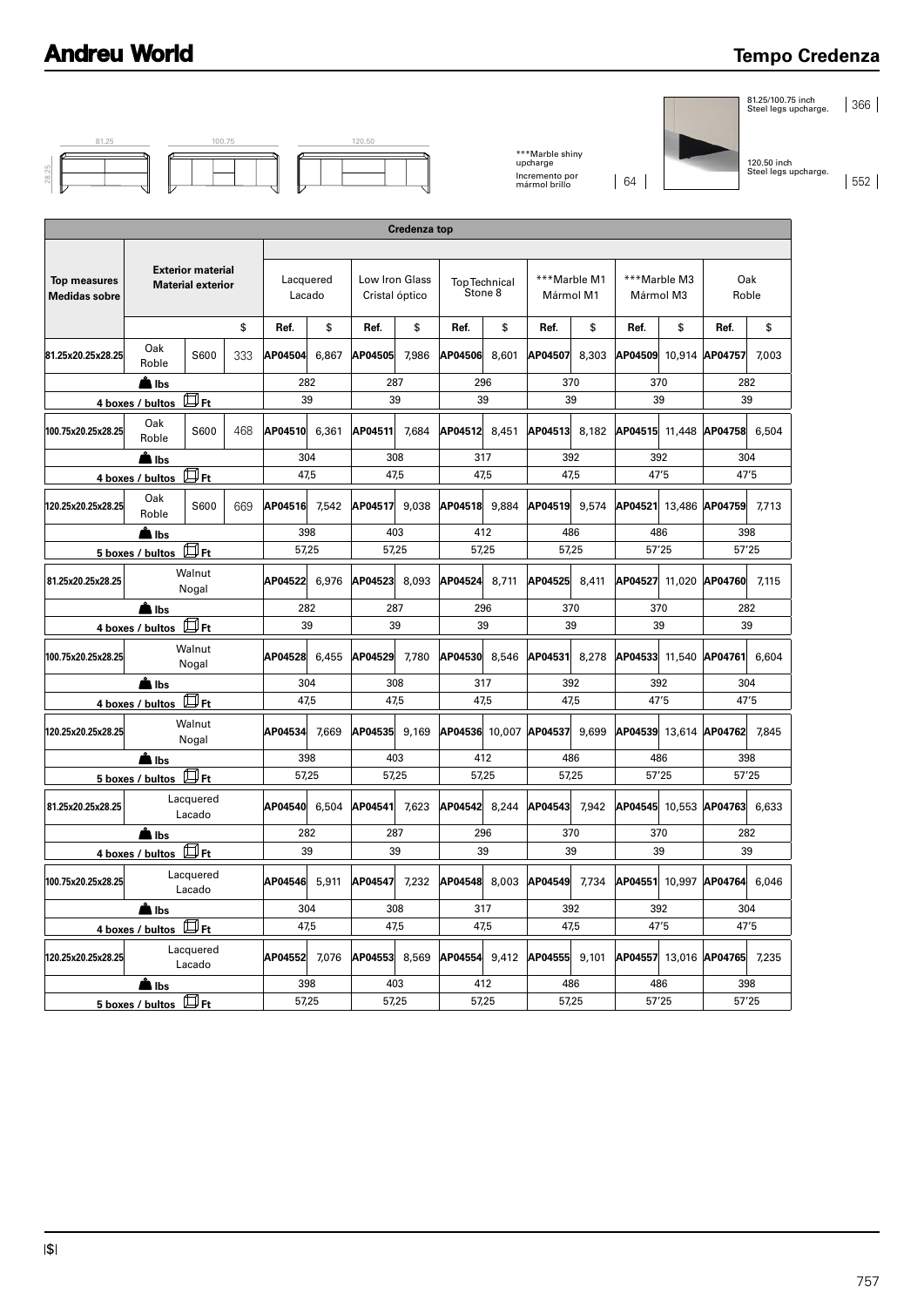#### **Tempo Credenza**

81.25/100.75 inch Steel legs upcharge. 366

| c<br>Ñ<br>d |  |  |
|-------------|--|--|
|             |  |  |
|             |  |  |

81.25 **100.75** 100.75 **120.50** 

\*\*\*Marble shiny upcharge Incremento por mármol brillo 64

120.50 inch Steel legs upcharge. 552

| <b>Top measures</b><br><b>Medidas sobre</b><br>81.25x20.25x34.25<br>4 boxes / bultos | <b>Exterior material</b><br><b>Material exterior</b><br>Oak<br>S600<br>Roble<br>A Ibs | \$<br>346 | Ref.<br>AP04576  | \$<br>4,894 | Ref.             |                                                         |                  |                                 | ***Marble M1<br>Mármol M1 |         |                              |                              |                              |       |
|--------------------------------------------------------------------------------------|---------------------------------------------------------------------------------------|-----------|------------------|-------------|------------------|---------------------------------------------------------|------------------|---------------------------------|---------------------------|---------|------------------------------|------------------------------|------------------------------|-------|
|                                                                                      |                                                                                       |           |                  |             |                  | Lacquered<br>Low Iron Glass<br>Lacado<br>Cristal óptico |                  | <b>Top Technical</b><br>Stone 8 |                           |         | ***Marble M3<br>Mármol M3    |                              | Oak<br>Roble                 |       |
|                                                                                      |                                                                                       |           |                  |             |                  | \$                                                      | Ref.             | \$                              | Ref.                      | \$      | Ref.                         | \$                           | Ref.                         | \$    |
|                                                                                      |                                                                                       |           | 345              |             | AP04577          | 6,013                                                   | AP04578          | 6,632                           | AP04579                   | 6,334   | AP04581                      | 8,942                        | AP04766                      | 4,991 |
|                                                                                      | $\overline{\mathbb{D}}$ Ft                                                            |           | 39,75            |             | 350<br>39,75     |                                                         | 359<br>39,75     |                                 | 433<br>39,75              |         | 433<br>39'75                 |                              | 345<br>39'75                 |       |
| 100.75x20.25x34.25                                                                   | Oak<br>S600                                                                           | 481       | AP04582          | 5,708       | AP04583          | 7,029                                                   | AP04584          | 7,801                           | AP04585                   | 7,529   | AP04587                      |                              | 10,793 AP04767               | 5,839 |
|                                                                                      | Roble                                                                                 |           |                  |             |                  |                                                         | 422              |                                 |                           |         |                              |                              |                              |       |
| 4 boxes / bultos                                                                     | Albs<br>回 <sub>Ft</sub>                                                               |           | 408<br>48,25     |             | 413<br>48,25     |                                                         | 48,25            |                                 | 496<br>48,25              |         | 496<br>48'25                 |                              | 408<br>48'25                 |       |
| 120.25x20.25x34.25                                                                   | Oak<br>S600<br>Roble                                                                  | 682       | AP04588          | 7,029       | AP04589          | 8,525                                                   | AP04590          | 9,369                           | AP04591                   | 9,061   | AP04593                      |                              | 12,972 AP04768               | 7,192 |
|                                                                                      | <u>Å</u> Ibs                                                                          |           | 495              |             | 500              |                                                         | 509              |                                 | 583                       |         | 583                          |                              | 495                          |       |
| 5 boxes / bultos                                                                     | Дn                                                                                    |           | 58               |             | 58               |                                                         | 58               |                                 | 58                        |         | 58                           |                              | 58                           |       |
| 81.25x20.25x34.25                                                                    | Walnut<br>Nogal                                                                       |           | AP04594          | 5,021       | AP04595          | 6,142                                                   | AP04596          | 6,763                           | AP04597                   | 6,461   | AP04599                      | 9,072                        | AP04769                      | 5,123 |
| 4 boxes / bultos                                                                     | <b>■ Ibs</b><br>口 <sub>Ft</sub>                                                       |           | 345<br>39,75     |             | 350<br>39,75     |                                                         | 359<br>39,75     |                                 | 433<br>39,75              |         |                              | 433<br>345<br>39'75<br>39'75 |                              |       |
| 100.75x20.25x34.25                                                                   | Walnut<br>Nogal                                                                       |           | AP04600          | 5,844       | AP04601          | 7,169                                                   | AP04602          | 7,936                           | AP04603                   | 7,667   | AP04605                      |                              | 10,929 AP04770               | 5,975 |
|                                                                                      | A Ibs                                                                                 |           | 408              |             | 413              |                                                         | 422              |                                 | 496                       |         | 496                          |                              | 408                          |       |
| 4 boxes / bultos                                                                     | $\overline{\mathbb{D}_{\text{Ft}}}$                                                   |           | 48,25            |             | 48,25            |                                                         | 48,25            |                                 | 48,25                     |         | 48'25                        |                              | 48'25                        |       |
| Walnut<br>120.25x20.25x34.25<br>Nogal                                                |                                                                                       | AP04606   | 7,180            | AP04607     | 8,678            | AP04608                                                 | 9,519            | AP04609                         | 9,209                     | AP04611 |                              | 13,128 AP04771               | 7,344                        |       |
|                                                                                      | ∎ Ibs<br>$\overline{5}$ boxes / bultos $\overline{\mathbb{D}}$ Ft                     |           | 495<br>58        |             | 500<br>58        |                                                         | 509<br>58        |                                 | 583<br>58                 |         | 583<br>58                    |                              | 495<br>58                    |       |
|                                                                                      | Lacquered                                                                             |           |                  |             |                  |                                                         |                  |                                 |                           |         |                              |                              |                              |       |
| 81.25x20.25x34.25                                                                    | Lacado                                                                                |           | AP04612<br>4,423 |             | AP04613<br>5,540 |                                                         | AP04614<br>6,161 |                                 | 5,863<br>AP04615          |         | AP04617<br>8,467             |                              | AP04772                      | 4,512 |
|                                                                                      | lbs:<br>$\mathbb{Z}_{\mathsf{Ft}}$                                                    |           | 345<br>39,75     |             | 350<br>39,75     |                                                         | 359<br>39,75     |                                 | 433<br>39,75              |         | 433<br>39'75                 |                              | 345<br>39'75                 |       |
| 4 boxes / bultos<br>100.75x20.25x34.25                                               | Lacquered<br>Lacado                                                                   |           | AP04618 5,196    |             | AP04619 6,515    |                                                         | AP04620 7,286    |                                 | AP04621<br>7,017          |         | AP04623 10,280 AP04773 5,317 |                              |                              |       |
|                                                                                      | <b>A</b> lbs                                                                          |           | 408              |             | 413              |                                                         | 422              |                                 | 496                       |         | 496                          |                              | 408                          |       |
|                                                                                      | $4$ boxes / bultos $\overline{\mathbb{D}}$ Ft                                         |           | 48,25            |             |                  | 48,25                                                   | 48,25            |                                 | 48,25                     |         | 48'25                        |                              | 48'25                        |       |
| 120.25x20.25x34.25                                                                   | Lacquered<br>Lacado                                                                   |           | AP04624 6,463    |             | AP04625 7,957    |                                                         | AP04626 8,801    |                                 | AP04627 8,493             |         |                              |                              | AP04629 12,405 AP04774 6,612 |       |
|                                                                                      | Albs<br>$\overline{5}$ boxes / bultos $\overline{5}$ Ft                               |           | 495<br>58        |             | 500<br>58        |                                                         | 509<br>58        |                                 | 583<br>58                 |         | 583                          | 58                           | 495<br>58                    |       |